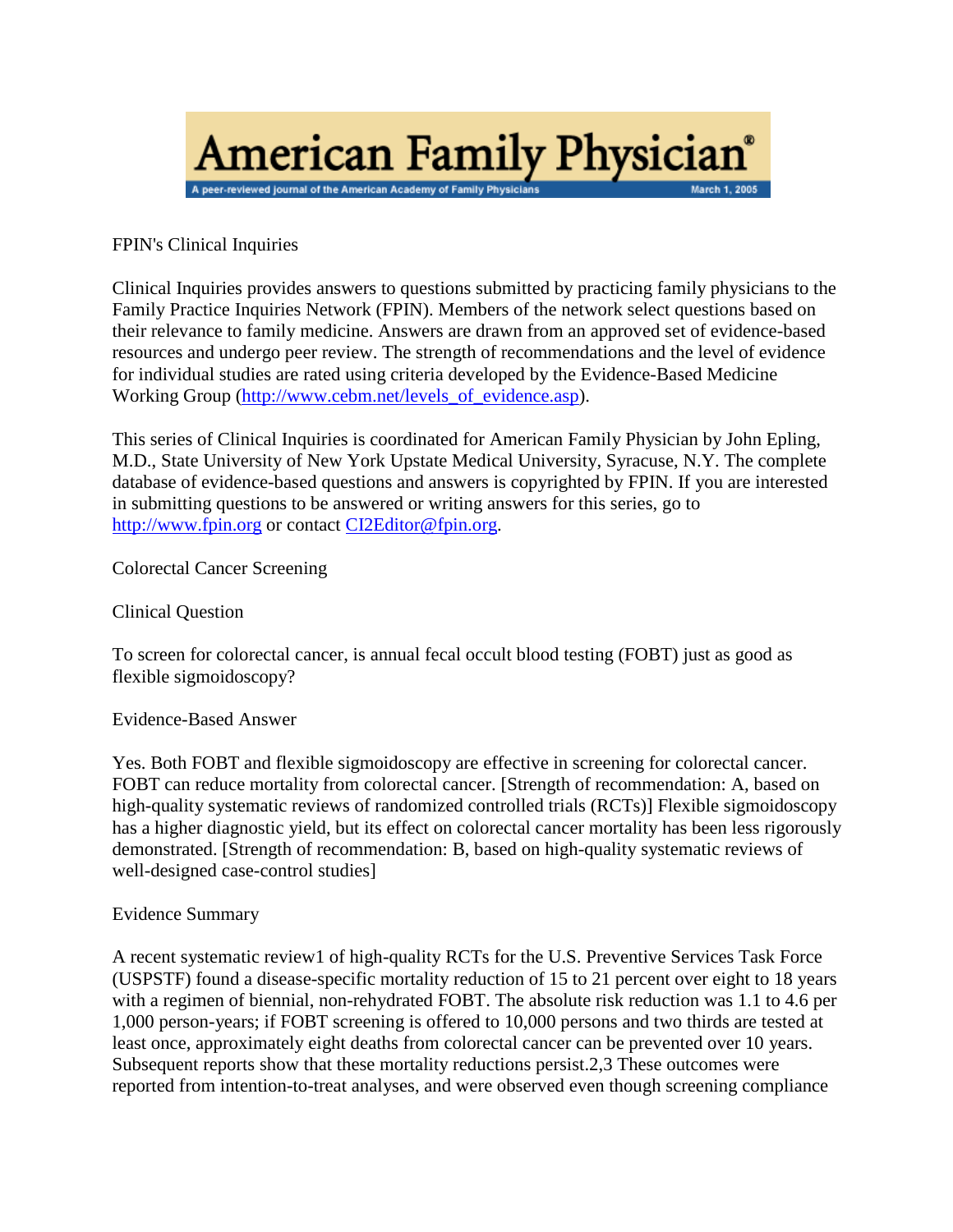was low (around 60 percent). Disease-specific mortality reductions were greater (around 30 percent) for patients who were more compliant with screening.

Sensitivity and specificity of a single-home FOBT are about 40 and 96 percent, respectively. Sensitivity improves when screening is performed regularly over several years. In the annual screening arm of the 13-year Minnesota trial,4 repeated annual screening found 92 percent of colorectal cancers.

Good case-control studies of flexible sigmoidoscopy suggest a mortality reduction of 59 percent (95 percent confidence interval [CI], 31 to 75 percent) for cancers within reach of the scope. The benefit would be smaller when considering all cancers. However, there are no convincing RCTs (a study design less subject to bias than case-control studies) that demonstrate mortality reduction. One small, Norwegian RCT cited in the USPSTF review followed patients for 13 years and reported a trend toward disease-specific mortality reduction in patients undergoing flexible sigmoidoscopy compared with patients who were not screened (relative risk: 0.50; 95 percent CI, 0.10 to 2.72). Two large RCTs comparing flexible sigmoidoscopy (once-in-a-lifetime in the United Kingdom, every five years in the United States) against no screening will report their initial results within the next four years.1 Screening effectiveness and test characteristics for FOBT and flexible sigmoidoscopy are summarized in the accompanying table.

|                                                                  | Screening strategy                                                                         |                                                                                                                                                               |
|------------------------------------------------------------------|--------------------------------------------------------------------------------------------|---------------------------------------------------------------------------------------------------------------------------------------------------------------|
| Category                                                         | Fecal occult blood test<br>(samples)<br>from three consecutive<br>stools)                  | Flexible sigmoidoscopy (one time)                                                                                                                             |
| Effectiveness in<br>reducing mortality<br>from colorectal cancer | Annual testing: colorectal<br>cancer mortality reduction                                   | Small RCT found non-significant trend<br>toward reduced colorectal cancer mortality<br>of 33% (95% CI, 7%, 49%) (RR: 0.50; 95% CI, 0.10, 2.72)                |
| Ability to detect<br>cancers                                     | Biennial: colorectal cancer<br>mortality<br>reduction of 18 to 21%<br>(95% CI,<br>3%, 38%) | Case-control studies suggest 59% (95% CI,<br>31%, 75%) reduction in risk of colorectal<br>cancer death for cancers within reach of<br>scope                   |
|                                                                  | One-time sensitivity 30 to<br>$40\%$ for<br>colorectal cancer                              | One-time screening detects 68 to 78% of<br>advanced neoplasia (cancers and polyps<br>that are large, villous, or dysplastic) found<br>on complete colonoscopy |
|                                                                  | Less sensitive for polyps                                                                  |                                                                                                                                                               |
|                                                                  | A program of repeated<br>annual testing                                                    |                                                                                                                                                               |

Characteristics of Screening Tests for Colorectal Cancer in Average-Risk Adults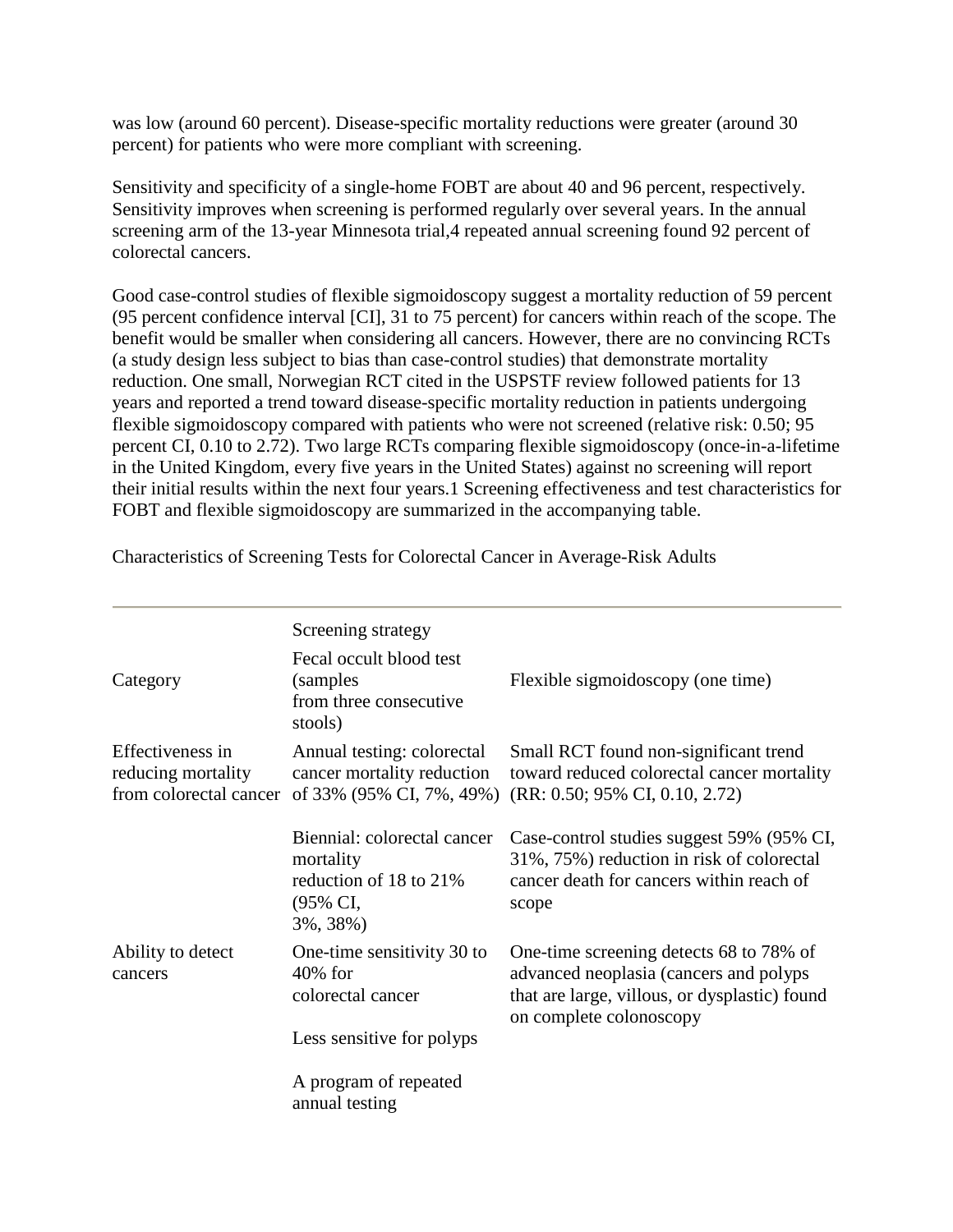|                                                        | can find 92% of cancers                                                                                    |                                                                                                                                                      |
|--------------------------------------------------------|------------------------------------------------------------------------------------------------------------|------------------------------------------------------------------------------------------------------------------------------------------------------|
| Likelihood of<br>generating false-<br>positive results | Positive predictive value<br>for colorectal<br>cancer: 5 to 15%                                            |                                                                                                                                                      |
|                                                        | 85 to 90% false-positive<br>results                                                                        |                                                                                                                                                      |
|                                                        | 5 to 10% of patients will<br>require<br>colonoscopy over 10 years<br>of testing                            |                                                                                                                                                      |
| Adverse effects                                        | No direct adverse effects<br>known                                                                         | $\langle 1 \rangle$ in 10,000 perforation rate for diagnostic<br>examinations; bleeding after 2.5% of<br>diagnostic studies, 5.5% of procedures with |
|                                                        | Complication during<br>follow-up<br>colonoscopy (perforation or<br>bleeding)<br>in 1 of $2,000$ procedures | polypectomy                                                                                                                                          |

 $C I =$  confidence interval;  $RCT =$  randomized controlled trial;  $RR =$  relative risk.

Adapted with permission from Pignone M, Rich M, Teutsch SM, Berg AO, Lohr KN. Screening for colorectal cancer in adults at average risk: a summary of the evidence for the U.S. Preventive Services Task Force. Ann Intern Med 2002;137:132-41.

# Recommendations from Others

The U.S. Multi-society Task Force on Colorectal Cancer, convened by the Agency for Healthcare Research and Quality, recommends screening for colorectal cancer in all men and women 50 years of age and older (and younger for those persons with increased familial risk).5 Screening options include annual FOBT, flexible sigmoidoscopy every five years, FOBT plus flexible sigmoidoscopy, barium enema, or colonoscopy every 10 years. The USPSTF, American Academy of Family Physicians, American Cancer Society, the major U.S. gastroenterology societies, and the Canadian Task Force on Preventive Health Care are participating in the development of the guidelines.

# Clinical Commentary

What is the best test for colorectal cancer screening? When only considering tests that are performed routinely in the primary care office, FOBT and flexible sigmoidoscopy are comparable, although the mortality benefit of FOBT is better established. While the use of optical colonoscopy, virtual colonoscopy, or molecular-based fecal tests is outside the scope of